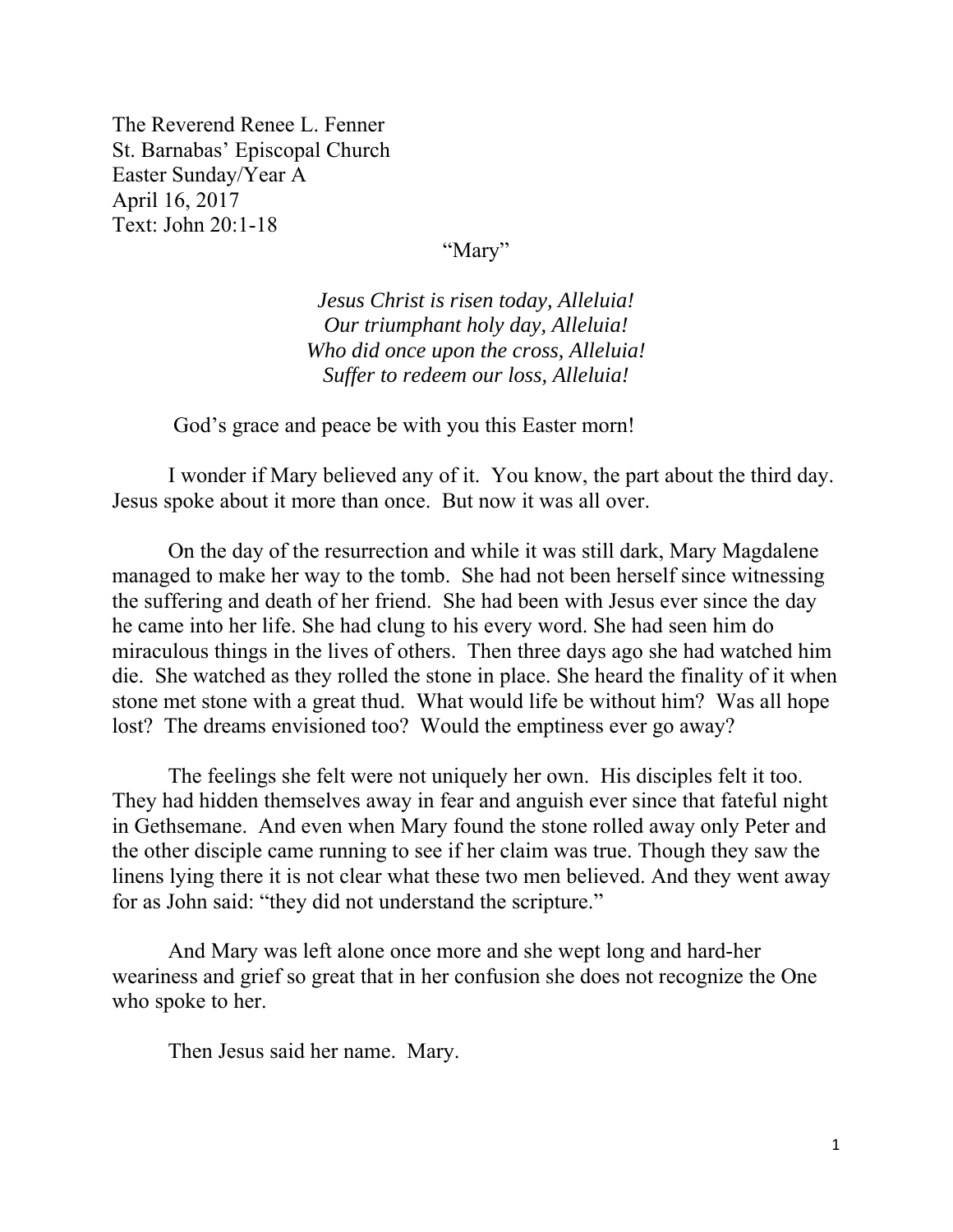Only then did she know, only then does she believe. Only then does she know that hope was not lost. That dreams can come to fruition and promises are fulfilled. That she would never feel emptiness like that ever again.

All because Jesus called her by name: Mary.

Yours is the name that Jesus speaks as he reveals himself today. On this Easter morning the darkness is dispelled and Christ's light shines bright.

And we can believe in the joy of his resurrection. We can believe that Good Friday really happened. That Jesus suffered and died and that his body was laid in the tomb. We can believe that sometime in the darkness on the third day, Christ rose and shook off his burial clothes. The great stone rolled away. Death did not hold him. Death did not win. Love won and Jesus lives.

We can believe it because Jesus did it all for you and for me. The living, risen Christ speaks to each of us now. He calls us each by name…

He calls us in all the ups and downs of this life. He speaks to us when we feel alone and weary. When our tears threaten to drown our hopes and wash away our dreams. When words seem to be empty promises. When emptiness threatens to take hold of our joy.

Jesus bade Mary to go and tell the other disciples what she had seen and heard. Then Jesus himself appeared to them opening their minds to "understand the scriptures." He said to them, "Thus it is written, that the Messiah is to suffer and to rise from the dead on the third day, and that repentance and forgiveness of sins is to be proclaimed in his name to all nations, beginning from Jerusalem. You are witnesses of these things (Luke 24:45-48)."

For them and for us, it isn't enough to shout and sing "*Jesus Christ is risen today, Alleluia!"* 

You and I are to make our way into places that have yet to experience the light that dispels the darkness. Into the world that longs for newness of life, of Easter joy and promises. Into the world that struggles be loosed from its burial clothes. Into the world that needs to know that an empty tomb means life everlasting. That the real scoop on Easter does not rest in jelly beans and chocolate bunnies.